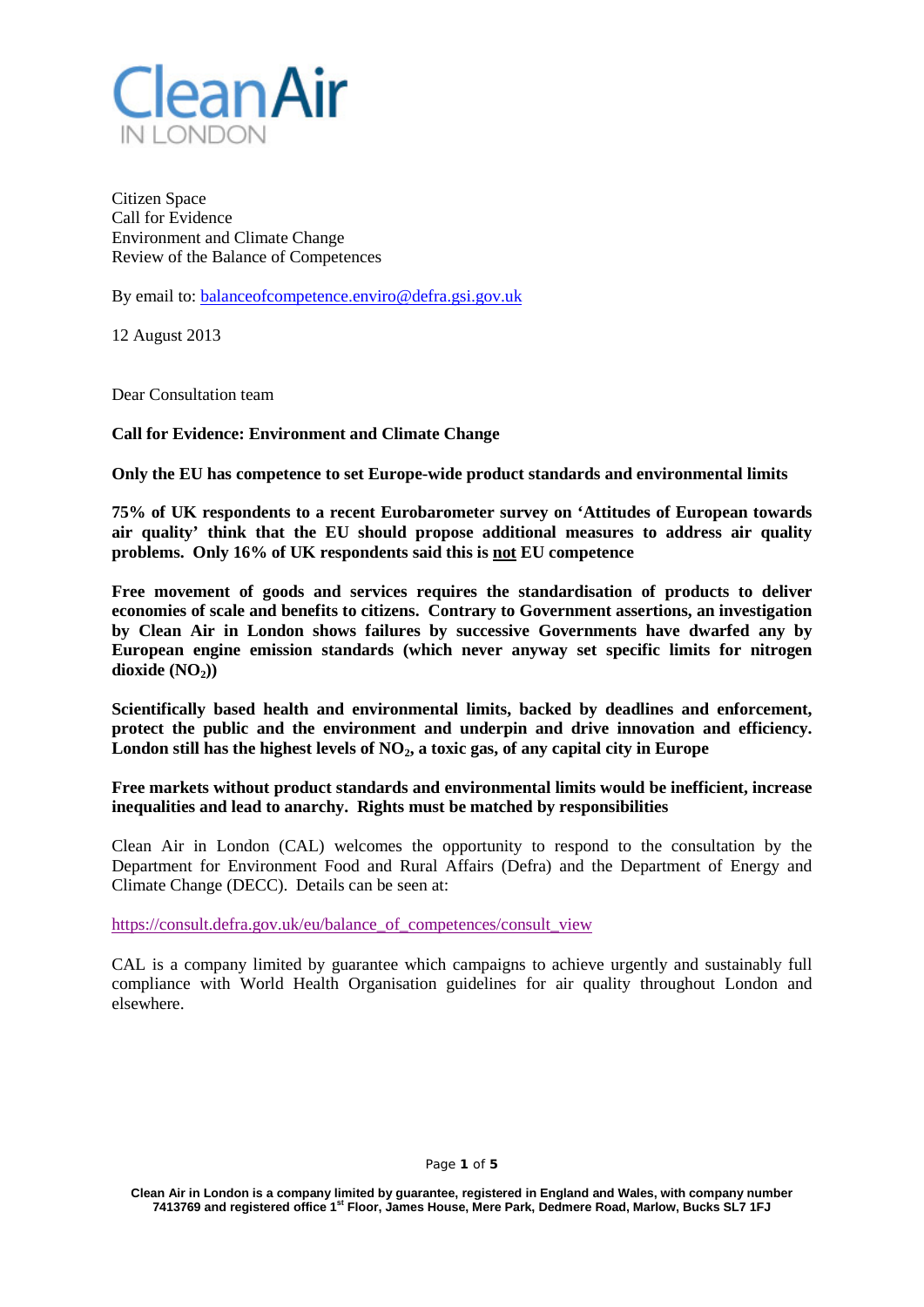

CAL is independent of any government funding, has cross-party support and a large number of supporters, both individuals in London and organisations. CAL provides a channel for both public concern and expert opinion on air pollution in London and elsewhere. This document provides both general and expert comments in response to the Consultation.

Please share this response with those preparing the 'Internal market' and 'Transport' Reports and consider it also in relation to access to environmental justice, industrial and transport emissions and other matters.

# **Background**

The review of the balance of competences is a UK Government initiative. For the purposes of this review, the Government is using a broad definition of competence saying *"Put simply, competence in this context is about everything deriving from European Union (EU) law that affects what happens in the UK"*.

In areas of shared competence, such as the internal market, environment and energy, either the EU or the Member States may act, but the Member States may be prevented from acting once the EU has done so.

The environment is given an important place in the EU Treaties. For example:

- Article 3(1) of the Treaty on European Union makes protecting and improving the environment a key objective of the internal market;
- Article 11 of the Treaty on the Functioning of the European Union (TFEU) states that all EU policies must take into account the needs of environmental protection; and
- Article 191(2) TFEU also sets out some significant principles which govern EU environmental policy.

Where the EU has laid down internal harmonising rules relating to environmental protection, the Member States will no longer have the competence to enter into international agreements affecting those rules. However, where the EU has only laid down minimum standards relating to environmental protection, Member States retain the power to enter into international agreements establishing other standards provided that these are not incompatible with the EU ones.

The Environment and Climate Change Report states *inter alia* on pages 12, 18 and 19:

- *"Some argue that targets should be set as political aspirations, others that they should be based on evidence. Where adopted EU standards prove insufficient to meet existing EU targets (e.g. failure of the technical standards regulating vehicle emissions to achieve air quality limit values) this can also be controversial. But given that this is a widespread problem among EU Member States it may also be an indication of unwillingness to make the necessary societal adjustments and/or investments."* Page 12. **CAL emphasis**
- *"[Air pollution/air quality] has to be tackled as a cross border and wider international issue. Setting health and ecosystem protection targets and emission controls for key polluting sectors*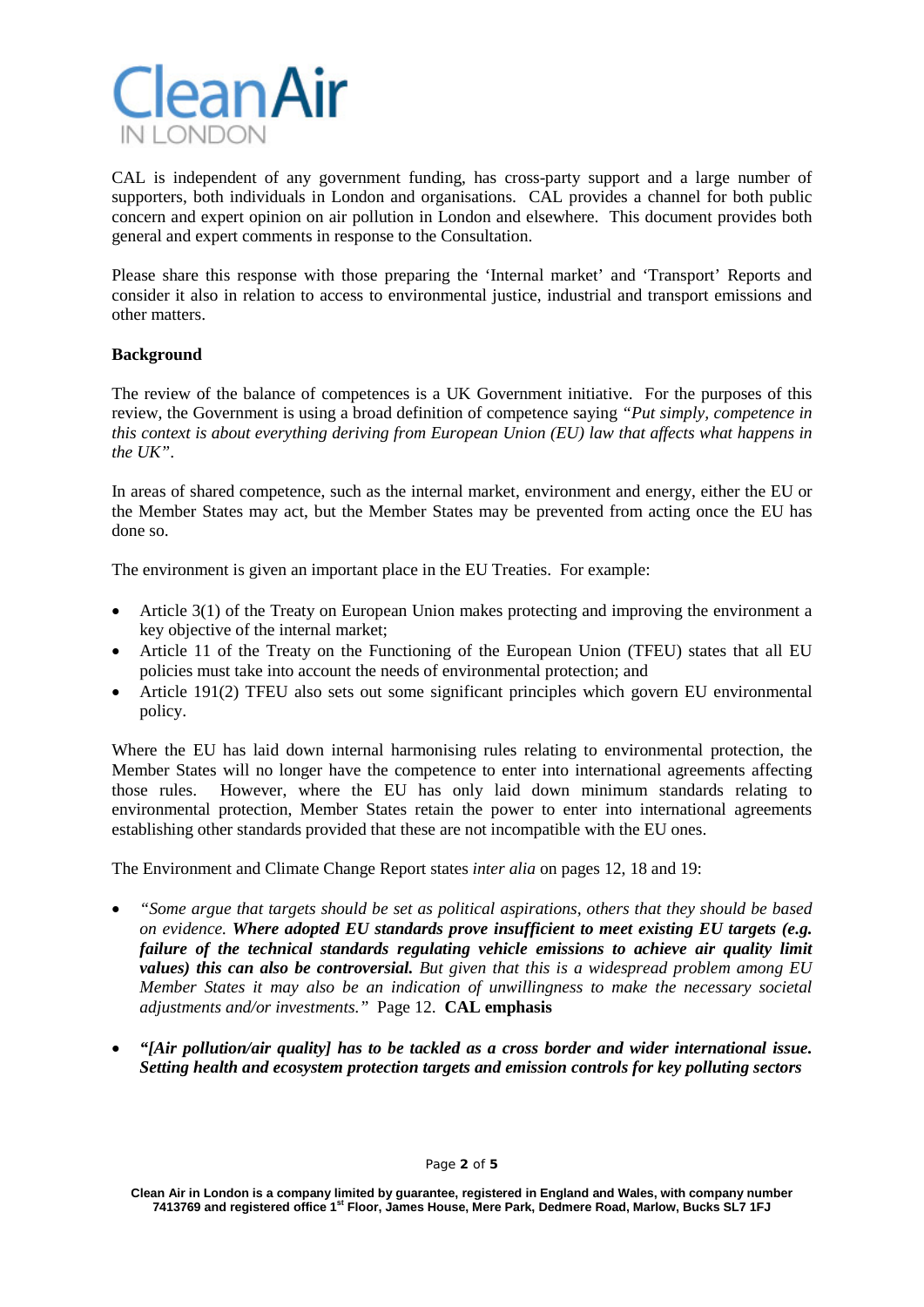

*at a European level therefore makes sense, as does working on wider international agreements…"* Page 18. **CAL emphasis**

• *"But the deadlines and levels of ambition for the health based limits have not always been well aligned with those for key EU source control legislation. Furthermore no provision was made to account for the possibility of significant underperformance of key EU source control legislation. The result is now widespread non-compliance across Member States with both air quality standards and emissions ceilings. The European Commission is currently undertaking a review of EU air quality policies, expected to conclude in autumn 2013."* Pages 18 and 19. **CAL emphasis**

In summary, existing EU law is based on fundamental principles that the right of access to the internal market – free movement of goods and service – comes with responsibilities to protect and improve the environment and public health. Further, as Defra and DECC acknowledge, air pollution has common sources and impacts across the EU.

### **Response**

Only the EU has competence to set Europe-wide product standards and environmental limits.

The free movement of goods and services requires the standardisation of products to deliver economies of scale and benefits to citizens. Scientifically based health and environmental limits, backed by deadlines and enforcement, protect the public and the environment and underpin and drive innovation and efficiency.

Free markets without product standards and environmental limits would be inefficient, increase inequalities and lead to anarchy. Rights must be matched by responsibilities.

CAL submits the following specific evidence to the Review:

#### 1. **Health**

The Environment and Climate Change Report (the Report) highlights emission reductions since 1970 (page 18) but fails to highlight that the 'known' health effects of air pollution have risen much faster than air pollution has reduced (or changed from visible coal smoke to invisible diesel exhaust particles). In a sense, in health terms, we are back where we 'thought' we were 60 years ago with air pollution [still] the biggest public health risk after smoking. Please see CAL's guide (Exhibit 1).

Please also reference the World Health Organisation classifying diesel exhaust as carcinogenic for humans in June 2012 (Exhibit 2).

Please note that the Department of Health is wrong to suggest from the Global Burden of Disease research ranks air pollution ninth as a public health risk because *inter alia*: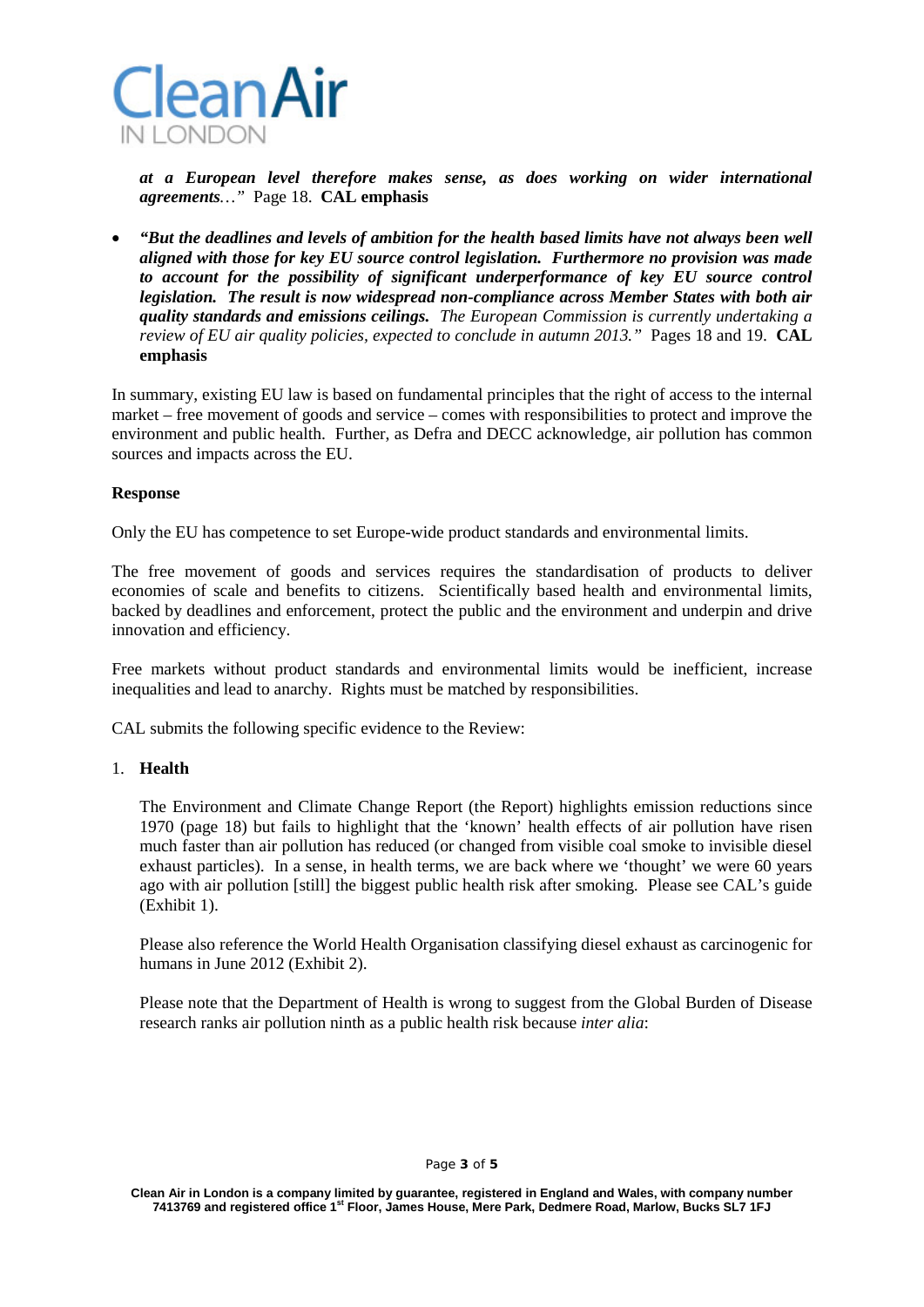

• Table 2 in the attached Lancet article (Exhibit 3) shows that air pollution was ranked ninth only because it was excluded from the main assessment (see the second paragraph of Method and the opening paragraph of Results). The rankings also add to more than 400% by mixing 'apples and oranges'. CAL's guide and attachments show the Government's own estimates (Exhibit 4) ranking air pollution, on a like for like basis, second after smoking. See also:

<http://cleanairinlondon.org/health/clean-air-in-cities-index/>

[http://cleanairinlondon.org/health/guide-to-health-impacts-invisible-air-pollution-is-the](http://cleanairinlondon.org/health/guide-to-health-impacts-invisible-air-pollution-is-the-biggest-public-health-failing-or-cover-up-for-decades/)[biggest-public-health-failing-or-cover-up-for-decades/](http://cleanairinlondon.org/health/guide-to-health-impacts-invisible-air-pollution-is-the-biggest-public-health-failing-or-cover-up-for-decades/)

[http://cleanairinlondon.org/solutions/directors-of-public-health-and-health-and-wellbeing](http://cleanairinlondon.org/solutions/directors-of-public-health-and-health-and-wellbeing-boards-urged-to-act-on-air-pollution/)[boards-urged-to-act-on-air-pollution/](http://cleanairinlondon.org/solutions/directors-of-public-health-and-health-and-wellbeing-boards-urged-to-act-on-air-pollution/)

• The effect of air pollution is not just short-term or respiratory as in the Great Smog. The WHO's latest REVIHAAP report on air pollution (Exhibit 5) explains, on pages 12 and 13:

*'While acute and long-term effects are partly interrelated, the long-term effects are not the sum of all short-term effects. The effects of long-term exposure are much greater than those observed for short-term exposure, suggesting that effects are not just due to exacerbations, but may be also due to progression of underlying diseases.'*

- Exhibit 6 shows that the World Health Organisation's Non-Communicable Diseases model excludes environmental exposures other than tobacco smoke.
- Please see also a benefits slide showing air pollution in the context of other public health risks (Exhibit 7).

## 2. **Emission standards**

The Environment and Climate Report explicitly and implicitly makes much of alleged failures of EU engine emission standards.

CAL submits the following evidence:

- CAL media release dated 3 April 2013 (Exhibit 8)
- CAL report titled 'Reducing exhaust emissions of nitrogen oxides (and particles) from diesel vehicles' dated 3 April 2013 (Exhibit 9)
- 'Remote sensing of  $NO<sub>2</sub>$  exhaust emissions from road vehicles' by Carslaw and Rhys-Tyler dated 16 July 2013 (Exhibit 10)
- Presentation titled 'New findings from vehicle emission remote sensing in London' (Exhibit 11)
- Presentation titled 'Emissions and Modelling: Remapping London's air pollution' (Exhibit 12)